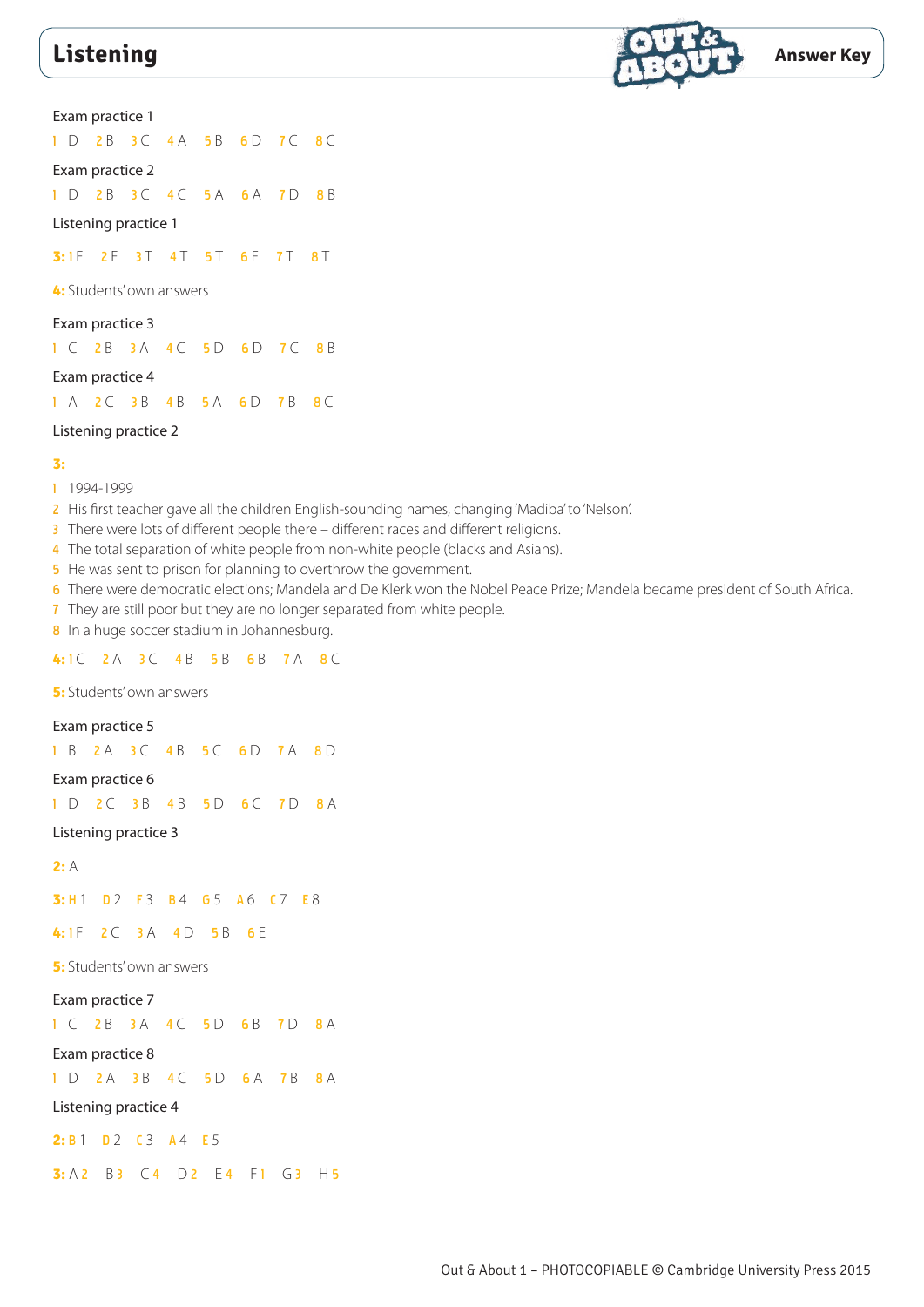

#### **4:**

- A Mixing together people with different personalities.
- B It becomes one of the most important factors in the success of *The Big Bang Theory.*
- **C** They were introduced to each other on an online dating website.
- D No, it isn't.
- E They are friends of Leonard and Sheldon and they all work together.
- F Two million.
- **G** They are both Texans.
- H It is so successful because it relies on great characters that the audience loves.

```
5: Students' own answers
```
# Exam practice 9

1 B 2 D 3 D 4 A 5 C 6 B 7 A 8 B

# Exam practice 10

1 C 2 D 3 B 4 C 5 A 6 D 7 B 8 C

# Listening practice 5

**2:** Fiona's memories are of warm, sunny weather; Jane's memories are of constant rain. Fiona's memories are of picnics, ice cream and sandwiches; Jane's memories are of soggy, overcooked, tinned food. Fiona's memories are of exploring the beach, going swimming, being around animals and going for long walks; Jane's memories are of long, wet walks in the countryside and playing dominoes or cards in the caravan.

### **3:**

1 first of all

- 2 The thing is
- 3 By the way
- 4 But surely
- **5** guess what
- 6 But let's move on to

### 4: A 3 B 5 C 6 D 2 E 4 F 1

**5:** Students' own answers

### Exam practice 11

1 A 2 B 3 D 4 B 5 C 6 C 7 A 8 D

### Exam practice 12

1 D 2 C 3 A 4 C 5 D 6 B 7 C 8 A

### Listening practice 6

**2:** 1 once **2** twenty-one hours and forty-five minutes

# **3: 1G 2D 3A 4E 5H 6B 71 8F 9C**

**4:** Students' own answers

#### Exam practice 13

1 A 2 C 3 C 4 B 5 A 6 D 7 A 8 C

#### Exam practice 14

1 C 2 D 3 A 4 B 5 C 6 C 7 B 8 A

Listening practice 7

4:1F 2T 3F 4T 5F 6F 7T 8F